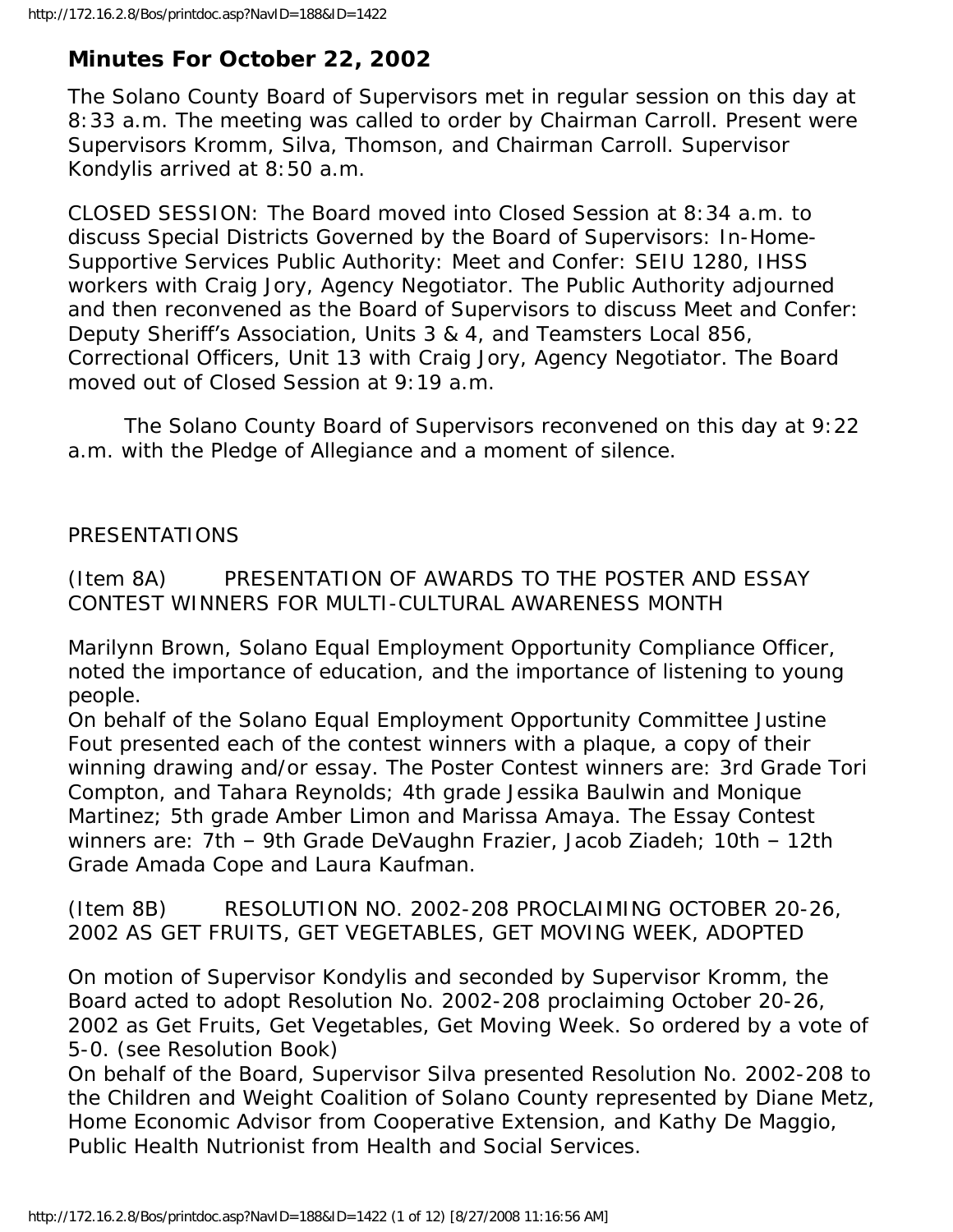Ms. Metz and Ms. De Maggio presented a visual presentation, a hard copy is incorporated herein by reference, talking about children, overweight children and adolescents, ethnic differences, consequences of overweight children, and patterns associated with childhood overweight. Ms. De Maggio noted a dramatic increase in the number of children with Type II diabetes and hypertension and other major health problems over the last ten years.

# ITEMS FROM THE FLOOR

## APPEARANCE BY DONALD TIPTON RE VARIOUS ISSUES

Donald Tipton, Vallejo, voiced his concerns regarding grading that has been done at the construction site of the Highway Church of God in Christ in the Homeacres area and the potential flooding problems of homes on each side of the site, and with block drainage lines. Mr. Tipton also voiced concerns regarding fire hazards on Mare Island in the general location of the site being discussed for the LNG Power Plant, and questioned when the General Plan review of the Homeacres area would be done.

### APPROVAL OF AGENDA

On motion of Supervisor Kondylis and seconded by Supervisor Silva, the Board acted to approve the submitted Agenda, incorporated herein by reference, with the following modifications:

(Item 15) Approval of recommendations for the Registrar of Voters organizational structure; approval of a resolution amending the Allocation List in the Registrar of Voters Office to add 1.0 FTE Election Coordinator and delete 1.0 FTE Elections Mapping Technician, removed from the Consent Calendar.

(Item 18) Accept the County Treasurer's Quarterly Report for the period of July 1, 2002 – September 30, 2002, removed from the Consent Calendar

(Item 20) Approval of an appropriation transfer from General Fund Contingencies to General Fund Contribution to Public Safety in the amount of \$261,040 (4/5 vote required); approval of an appropriation transfer increasing the Probation Department operating budget by \$261,040 to cover the past due account with the California Youth Authority, removed from the Consent Calendar.

(Item 21A) Approval of a five-year agreement for the period October 22, 2002 through June 30, 2007 designating High Voltage Enterprises as a Limited Aeronautical Activity, Fixed Base Operator at Nut Tree Airport to conduct specialty aerobatic aircraft maintenance, removed from the Consent Calendar.

(Item 21C) Approval of an agreement with Shutt Moen Associates in the amount of \$98,250 for the design and engineering, reconstruction and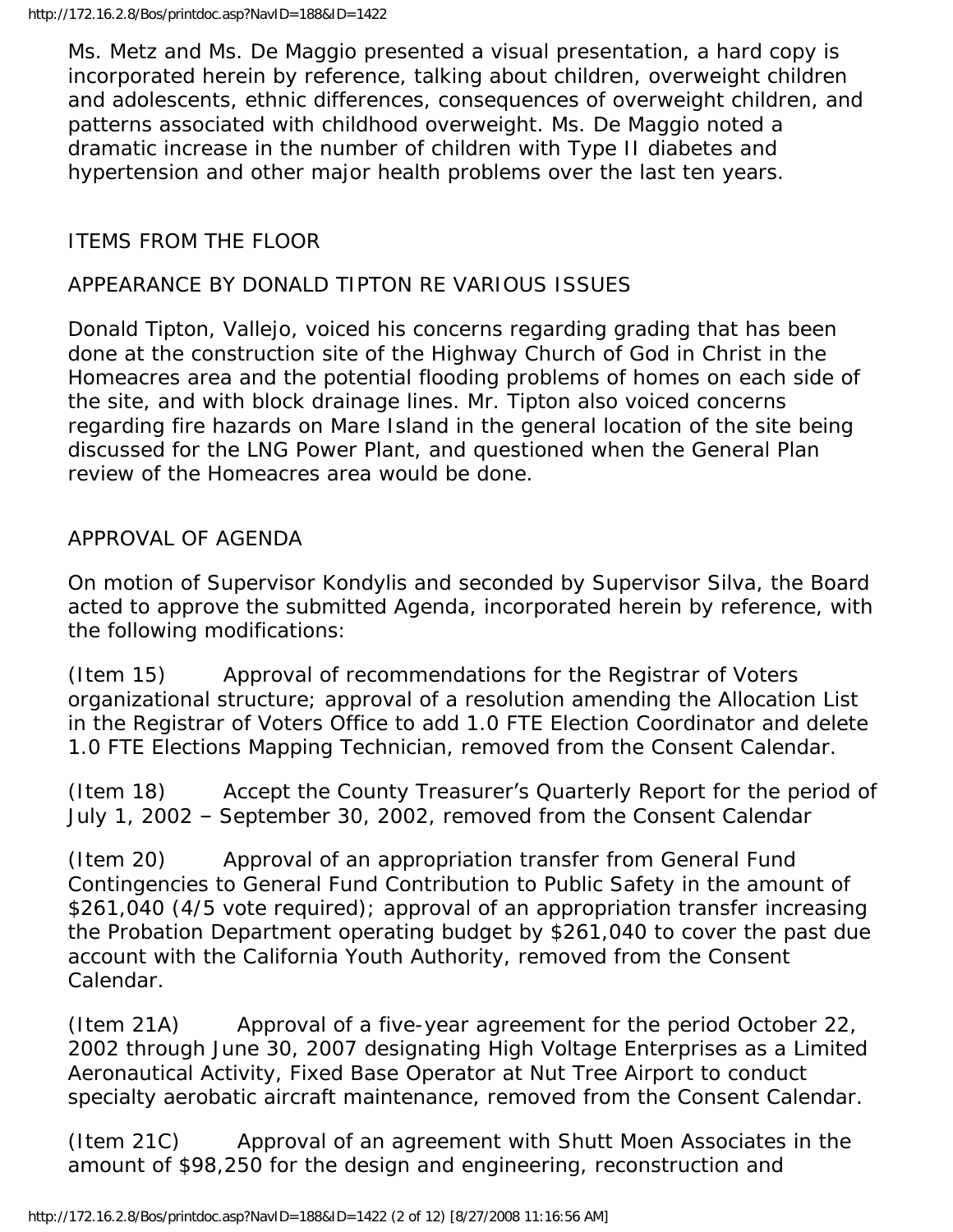realignment of the parallel taxiway and to construct an aircraft wash rack and pollution control facility at Nut Tree Airport, removed from the Consent Calendar.

So ordered by a vote of 5-0.

# CONSENT CALENDAR

On motion of Supervisor Silva and seconded by Supervisor Thomson, the Board acted to approve the following Consent Calendar items by a vote of 5-0.

(Item 13) MINUTES OF THE BOARD OF SUPERVISORS MEETING OF OCTOBER 1, 2002 AND IN-HOME SUPPORTIVE SERVICES PUBLIC AUTHORITY FOR OCTOBER 1, 2002, as outlined in the Agenda Submittal from the Clerk of the Board dated October 22, 2002, incorporated herein by reference, approved.

(Item 14) PROCLAMATION CONGRATULATING CHIEF MASTER SERGEANT DAN C. JOHNSON, 60TH AIR MOBILITY WING, TRAVIS AIR FORCE BASE, UPON HIS RETIREMENT AND RECOGNIZING HIM FOR HIS DEDICATION TO DUTY AND OUTSTANDING SERVICE, approved

(Item 16) HARDWARE AND SOFTWARE MAINTENANCE AGREEMENT WITH INTERNATIONAL BUSINESS MACHINES (IBM) CORPORATION, as outlined in the Agenda Submittal from County Administrative Office/Information Services dated October 22, 2002, incorporated herein by reference, approved and Chairman authorized to sign said contract on behalf of Solano County. The Chief Information Officer was authorized to execute future annual support agreements and amendments for the County systems covered by this agreement.

(Item 17) RESOLUTION NO. 2002-210 ACCEPTING CERTAIN CLAIMS FOR EXCESS PROCEEDS FROM A TAX DEFAULT SALE, adopted. (see Resolution Book)

(Item 19) RESOLUTION NO. 2002-211 DECLARING OCTOBER 23-31, 2002 AS RED RIBBON WEEK IN SOLANO COUNTY, adopted. (see Resolution Book)

(Item 21B) APPROVAL OF AN AGREEMENT DESIGNATING 1 FLIGHT UP, LLC, AS A LIMITED AERONAUTICAL ACTIVITY, FIXED BASE OPERATOR AT NUT TREE AIRPORT RE AIRCRAFT MANAGEMENT AND CHARTER SERVICES, as outlined in the Agenda Submittal from the Department of Transportation dated October 22, 2002, incorporated herein by reference, approved and Chairman authorized to sign said contract on behalf of Solano County.

ORDERS

(Item 15) REGISTRAR OF VOTERS DEPARTMENTAL REORGANIZATION,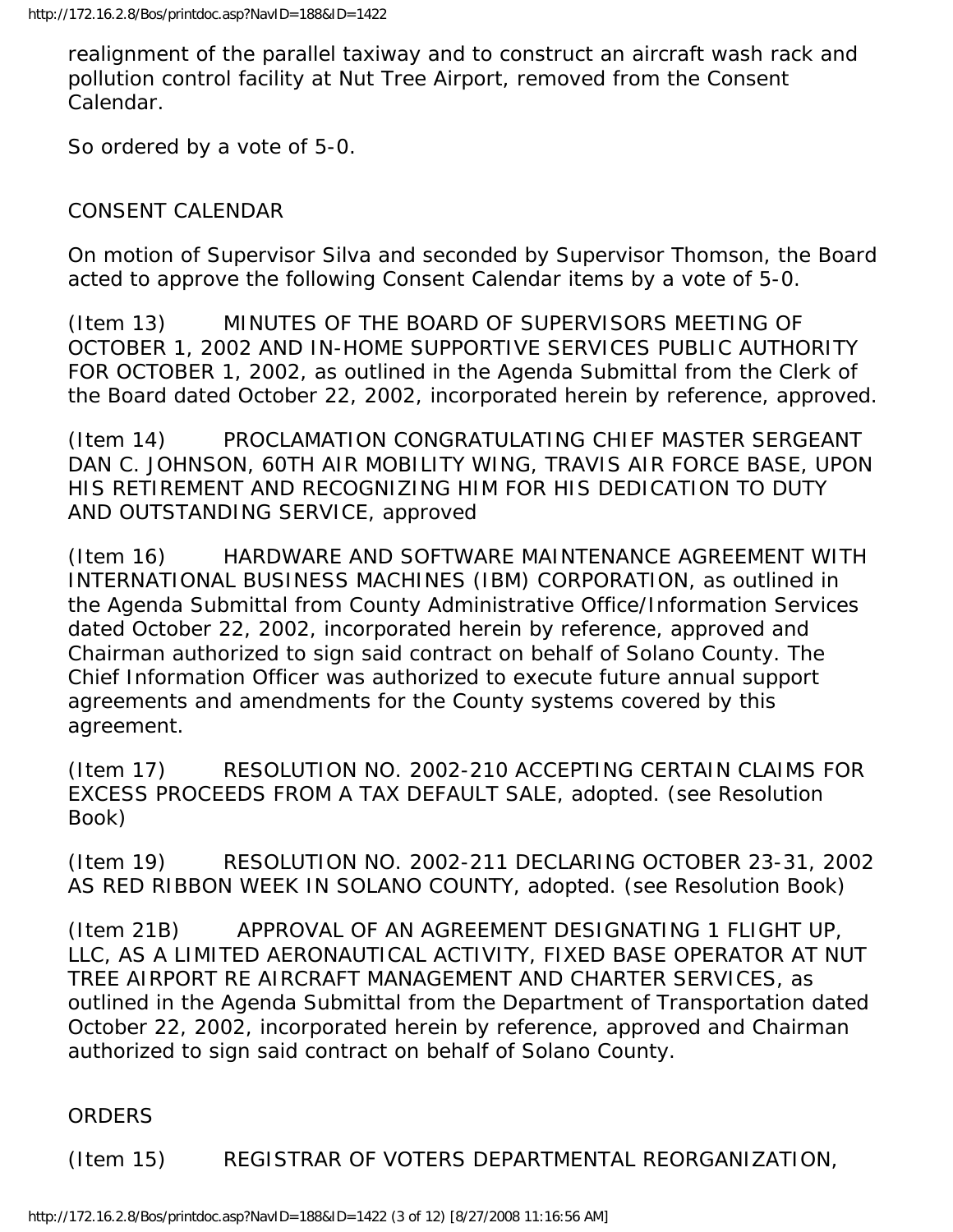#### APPROVED

RESOLUTION NO. 2002-209 AMENDING THE ALLOCATION LIST (REGISTRAR OF VOTERS), ADOPTED

The Board was provided with an Agenda Submittal from Registrar of Voters dated October 22, 2002, incorporated herein by reference, regarding adding a position as a result of the reorganization of the Registrar's office. Responding to questions posed by Supervisor Kromm regarding the timing of this reorganization, and with the addition of more management staff, Registrar Laura Winslow discussed the previous actions on the reorganization, and the reclassification of positions in the office as outlined in the departmental study. Charlene Ping, County Administrator's Office, discussed the consultant recommendations for positions, the classification and ranking of the positions, and noted this position would bring the department up to full staff. Responding to questions posed by Supervisor Kromm regarding customer satisfaction, Ms. Winslow noted she has had comment back to her. Supervisor Kromm noted adverse comments from some of the public, feels management needs to be beefed up in the department, and would like more feedback prior to approval of this item.

 On motion of Supervisor Kondylis and seconded by Supervisor Thomson, the Board acted to adopt Resolution 2002-209 Amending the List of Numbers and Classifications of positions (Registrar of Voters). So ordered by a vote of 4- 1; Supervisor Kromm voted no. (see Resolution Book)

(Item 18) COUNTY TREASURER'S QUARTERLY REPORT FOR THE PERIOD OF JULY 1, 2002 – SEPTEMBER 30, 2002, APPROVED

The Board was provided with an Agenda Submittal from the Treasurer/Tax Collector/County Clerk dated October 22, 2002, incorporated herein by reference, regarding the County quarterly financial report.

Responding to concerns voiced by Supervisor Kromm regarding the interest income for the MSA investments, Treasurer/Tax Collector/County Clerk Chuck Lomeli noted the MSA fund of \$55 million is isolated, the funds must be invested in municipal securities, and outlined the breakdown of the types of investments that are being made within the parameters of the County investment policy. The specific spending plan is needed before all the funds can be moved.

County Administrator Michael Johnson noted the spending plan for the MSA funds would be brought back to the Board in the near future for review and direction from the Board.

 On motion of Supervisor Kromm and seconded by Supervisor Silva, the Board acted to approve the County Treasurer's Quarterly Report for the period of July 1, 2002 through September 30, 2002. So ordered by a vote of 5-0.

(Item 21C) AGREEMENT WITH SHUTT MOEN ASSOCIATES RE CONSULTING SERVICES AT NUT TREE AIRPORT, APPROVED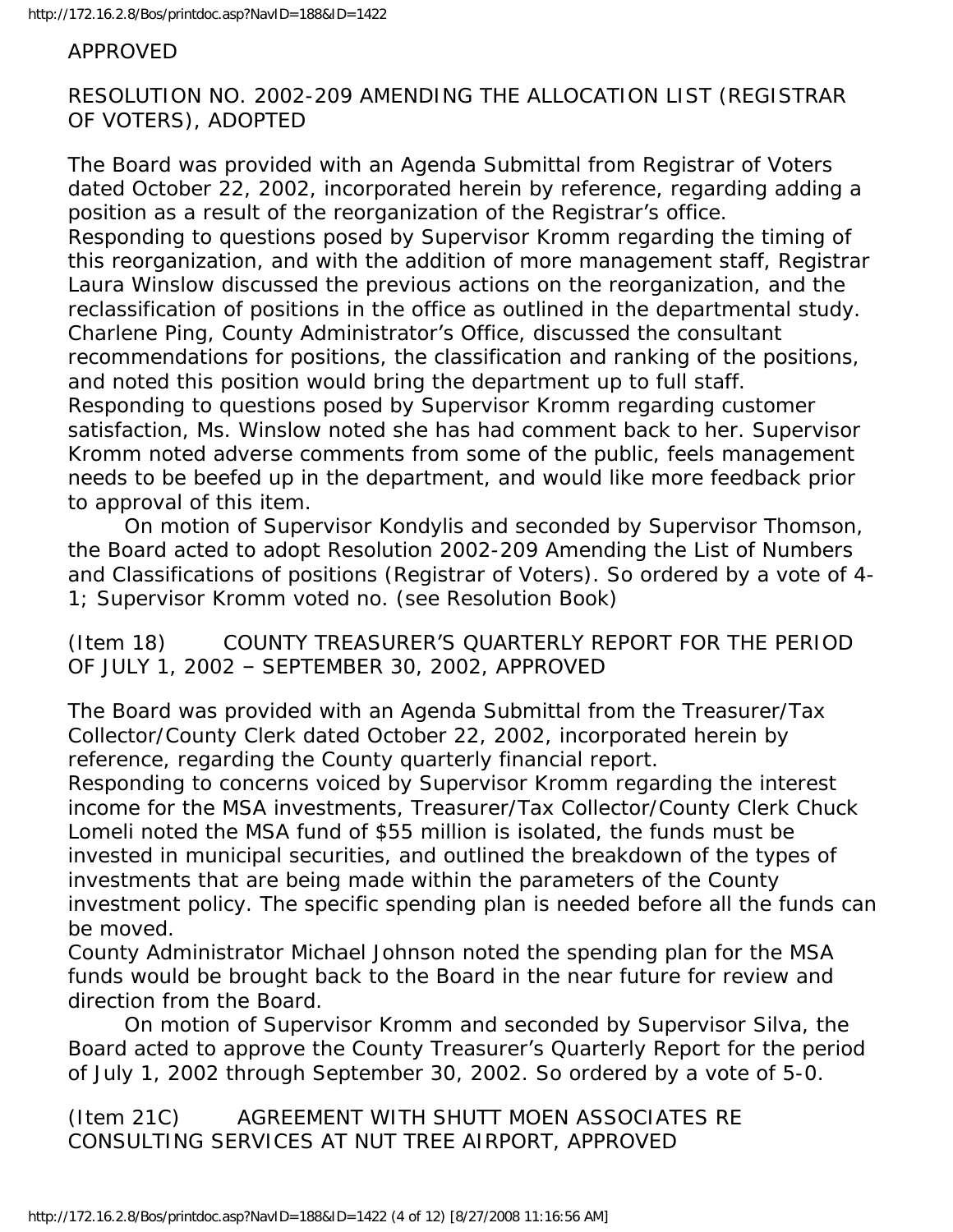The Board was provided with an Agenda Submittal from the Department of Transportation dated October 22, 2002, incorporated herein by reference, regarding a professional services agreement for the reconstruction and realignment of the parallel taxiway and construction of a wash rack and pollution control facility at the Nut Tree Airport.

Responding to comments by Supervisor Kromm that there may be errors on page 11 of the contract regarding the Disadvantaged Business Enterprises section, and the Disadvantaged Business Enterprise plan, Nut Tree Airport Director John Swizer noted changes were being made to the contract language, and discussed the annual update of the Disadvantaged Business Enterprise Plan through the County Equal Employment Opportunity Compliance office.

 On motion of Supervisor Kromm and seconded by Supervisor Silva, the Board acted to approve and agreement with Shutt-Moen Associated for consulting services at the Nut Tree Airport. So ordered by a vote of 5-0.

(Item 21A) AGREEMENT WITH HIGH VOLTAGE ENTERPRISES AS A LIMITED AERONAUTICAL ACTIVITY, FIXED BASE OPERATOR AT NUT TREE AIRPORT RE SPECIALTY AIRCRAFT MAINTENANCE, APPROVED

The Board was provided with an Agenda Submittal from the Department of Transportation dated October 22, 2002, incorporated herein by reference, regarding an agreement with High Voltage Enterprises.

Joe Dingler, Vacaville, voiced concern with furthering aerobatic flying that is done over the area know as the "Dry Flats", which is where he lives. Mr. Dingler feels aerobatic flying is dangerous, and suggested flying over an area a few miles north where there are big fields with no homes in the area. Mr. Dingler noted the FAA designates the area where he lives as a low-population area, and feels he and his neighbors are just as important as people in areas that live closer together are. Mr. Dingler requested the Board discourage flying over this residential area, and to encourage activity be done over an unpopulated area.

Responding to questions posed by Supervisor Thomson regarding moving the practice flights further north, Airport Manager John Swizer noted this is a maintenance agreement, managing the airspace is a Federal function, but would encourage the user to go a little farther north over an open area. As per the Federal regulations, as long as the plane is 1,500 feet above an uncontested area they are legal. There are problems in reporting things to the FAA since you have to give an identification/tail number. Mr. Swizer feels the users would be willing to fly farther north to practice.

Supervisor Thomson requested the users be strongly encouraged to move farther north to practice over an unpopulated area.

Supervisor Silva suggested including wording in the contract that test flights are to be done over an unpopulated area, along with a letter to the FAA expressing the concerns of the people living close to the airport.

 On motion of Supervisor Silva and seconded by Thomson, the Board acted to approve the agreement with High Voltage Enterprises with modifications to the agreement to include language that requires test flights be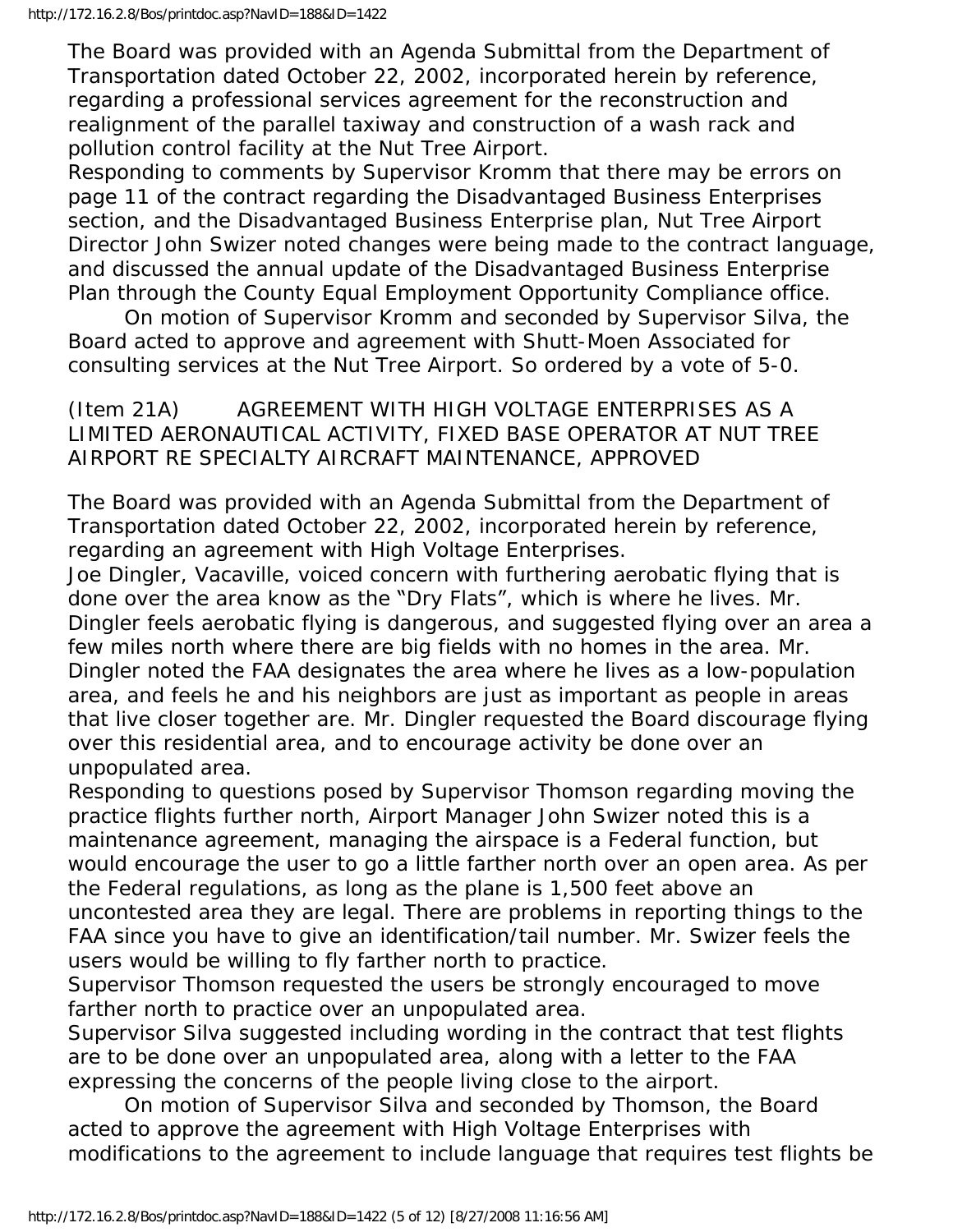done over unpopulated areas. So ordered by a vote of 5-0.

(Item 20) APPROPRIATION TRANSFERS FROM GENERAL FUND CONTINGENCIES TO GENERAL FUND CONTRIBUTION TO PUBLIC SAFETY IN THE AMOUNT OF \$261,040 AND INCREASING THE PROBATION DEPARTMENT OPERATING BUDGET BY \$261,040, APPROVED

The Board was provided with an Agenda Submittal from the Probation Department dated October 22, 2002, incorporated herein by reference, regarding transferring funds to cover past due payments to the California Youth Authority.

Donald Tipton, Vallejo, voiced concern with why it took six years to uncover the problem, with accountability, with payment amounts not coinciding with billing amounts, and questioned if interest is due and if not could the repayment be done on a long-term payment plan.

 On motion of Supervisor Kondylis and seconded by Supervisor Silva, the Board acted to approve appropriation transfers in the amount of \$261,040 to cover the past due account with the California Youth Authority. So ordered by a vote of 5-0.

(Item 23) BOARD ENDORSES TIM SMITH, SONOMA COUNTY SUPERVISOR, FOR THE 2003 CALIFORNIA STATE ASSOCIATION OF COUNTIES (CSAC) PRESIDENT

The Board was provided with an Agenda Submittal from Supervisor Kondylis dated November 22, 2002, incorporated herein by reference, regarding endorsement of a candidate for the 2003 California State Association of Counties (CSAC) President.

 On motion of Supervisor Silva and seconded by Supervisor Kromm, the Board acted to endorse Tim Smith for the 2003 California State Association of Counties (CSAC) President. So ordered by a vote of 5-0.

(Item 24A) EXPENDITURE PLAN FOR THE SUPPLEMENTAL LAW ENFORCEMENT SERVICES FUNDS (SLESF), APPROVED

EXPENDITURE REPORT FOR SLESF MONIES FOR PERIOD ENDING JUNE 30, 2002, RECEIVED

The Board was provided with an Agenda Submittal from the County Administrator's Office dated October 22, 2002, incorporated herein by reference, regarding the planned use of Supplemental Law Enforcement Services Funds.

Chairman Carroll opened the public hearing. As there was no one who wished to speak on this matter, the public hearing was closed.

 Supervisor Kromm noted receipt of a letter from Roy Stripe requesting that all the funds be used for a one-time expense for jail modifications, and that they not be used for ongoing expenses.

John Taylor, County Administrator's Office noted specific allocations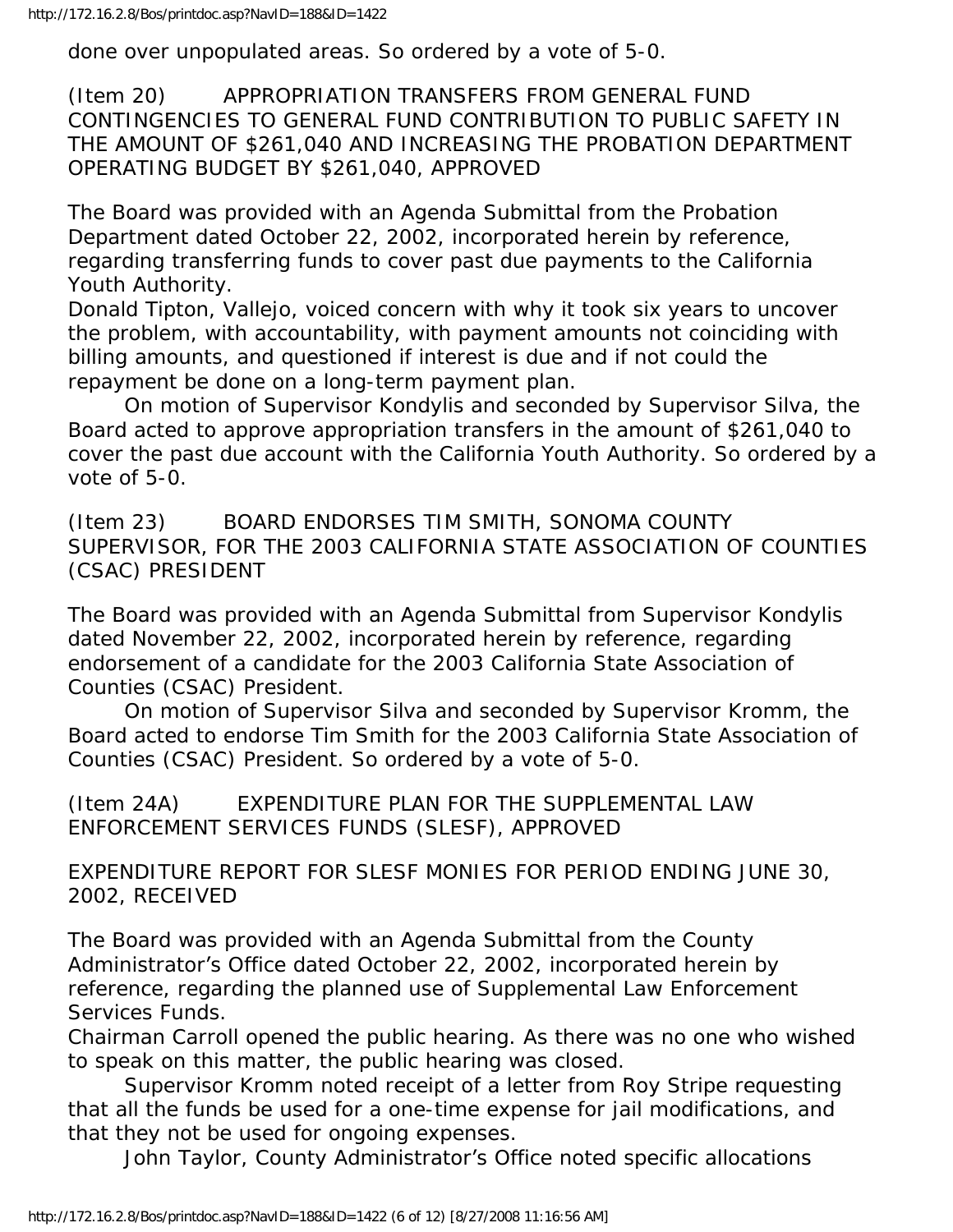where the funds must be used as outlined in the statute.

 On motion of Supervisor Kondylis and seconded by Supervisor Silva, the Board acted to approve the Expenditure Plan of the SLESF funds, and to receive the report of expenditures for Solano County SLESF funds for the period ending June 30, 2002. So ordered by a vote of 5-0.

(Item 24B) RESOLUTION NO. 2002-212 AUTHORIZING THE EXECUTION, SALE AND DELIVERY OF 2002 CERTIFICATES OF PARTICIPATION IN A PRINCIPAL AMOUNT NOT TO EXCEED \$125,000,000; APPROVING FORMS OF AND AUTHORIZING EXECUTION OF A LEASE AGREEMENT, A SITE LEASE, A TRUST AGREEMENT, AND A CERTIFICATE PURCHASE AGREEMENT; AND APPROVING FORM AND DISTRIBUTION OF A PRELIMINARY OFFICIAL STATEMENT FOR THE SALE OF 2002 CERTIFICATES OF PARTICIPATION; AUTHORIZING CERTAIN DOCUMENTS IN CONNECTION WITH THE EXECUTION AND DELIVERY OF THE 2002 CERTIFICATES; AND DELEGATING TO THE COUNTY ADMINISTRATOR OR HIS DESIGNEE AUTHORIZATION TO "DEEM FINAL" THE PRELIMINARY OFFICIAL STATEMENT, NEGOTIATE THE SALE OF CERTIFICATES OF PARTICIPATION, RETAIN SPECIAL COUNSEL AND DISCLOSURE COUNSEL, AND AUTHORIZE COUNTY OFFICIALS TO TAKE NECESSARY ACTIONS, ADOPTED

 Darby Hayes, Assistant County Administrator, reviewed the information contained in the Agenda Submittal from his department dated October 22, 2002, incorporated herein by reference, regarding the financing of the Solano County Government Center, Parking Structure, Probation Building, Cogeneration Plant upgrades, improvements to the Fairfield/Suisun Library and the new Vacaville Library; and approval of the sale of Certificates of Participation.

 Responding to questions posed by Supervisor Kromm regarding the interest rates used in the model, Mr. Hayes discussed the fluctuating rates ranging from 4.85% to 5.25%, and noted the market on October 21, 2002 was at 5.15%.

 Responding to a request by Supervisor Kromm regarding the current County bond rating, Peter Miller, Public Venture Management, noted the negative impacts of the current State budget situation on the 58 California counties, and the rating agencies positive view of the Solano County budget situation.

 On motion of Supervisor Thomson and seconded by Supervisor Kromm, the Board acted to adopt Resolution No. 2002-212 Authorizing the Execution, Sale and Delivery of 2002 Certificates of Participation in A Principal Amount not to Exceed \$125,000,000; Approving Forms of and Authorizing Execution of a Lease Agreement, a Site Lease, a Trust Agreement, and a Certificate Purchase Agreement; and Approving Form and Distribution of a Preliminary Official Statement for the Sale of 2002 Certificates of Participation; Authorizing Certain Documents in Connection With the Execution and Delivery of the 2002 Certificates; and Delegating to the County Administrator or His Designee Authorization to "Deem Final" the Preliminary Official Statement, Negotiate the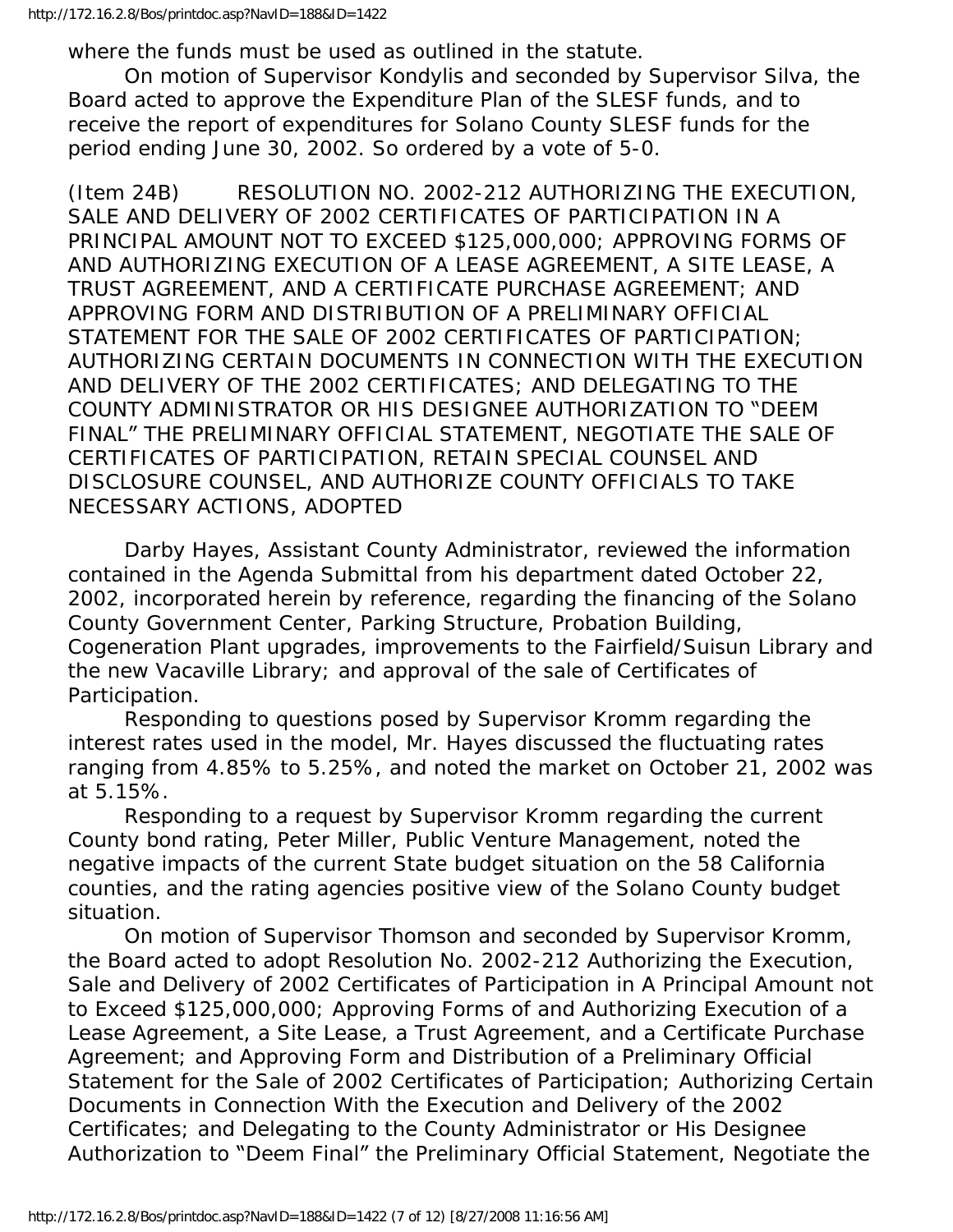Sale of Certificates of Participation, Retain Special Counsel and Disclosure Counsel, and Authorize County Officials to Take Necessary Actions. So ordered by a vote of 4-1; Supervisor Kondylis voted no.

SPECIAL DISTRICTS GOVERNED BY THE BOARD OF SUPERVISORS: Solano County Facilities Corporation

## (Item 25) SOLANO COUNTY FACILITIES CORPORATION

 Minutes regarding this matter are contained in the In-Home Supportive Services Public Authority Minutes Book.

## (Item 26) INSTALLMENT PAYMENT PLAN TO BE ESTABLISHED FOR PAYMENT OF COUNTY FEES

 Director of Environmental Management Birgitta Corsello reviewed the information contained in the Agenda Submittal from her department dated November 22, 2002, incorporated herein by reference, regarding the waiver of fees for Barbara Spicer, and direction on handling issues of this type in the future.

 Ms. Spicer provided a letter to the Board requesting the Board consider this as a hardship and waive the fees.

Donald Tipton, Vallejo, voiced concern with waiving fees.

 Responding to questions posed by Supervisor Kondylis about setting up a payment plan, Ms. Corsello noted the ordinances are not set up to allow for that. Fees are due prior to service or release.

 Responding to questions posed by Supervisor Kondylis about the need to change the ordinance to allow for a payment plan, County Counsel Dennis Bunting feels it is within the discretion of the Board to set up such a payment plan.

 Responding to questions posed by Supervisor Kondylis regarding Ms. Spicer being able to move into her unit, Ms. Spicer noted she could accommodate a long-term payment plan if she moved into her own unit.

 County Administrator Michael Johnson voiced concern regarding oversight of the payments, with checks and balances to ensure payments are made in a timely manner, and questioned what the consequences would be if the payments were not made.

 Supervisor Kondylis suggested putting a lien on the property if the payments are not made, which could be done if the loan is structured properly.

 Supervisor Kromm voiced concern with setting precedent if the fees are waived. If a payment plan is done it must be done as a real loan, set with interest rates and that is secured with a real interest in the property. Supervisor Kromm suggested doing a loan, and working with the Treasurer's office and County Counsel's office to arrange this as a business deal.

 Supervisor Silva questioned if Ms. Spicer owns the property free and clear, if she could take out a personal loan on the property or on the mobile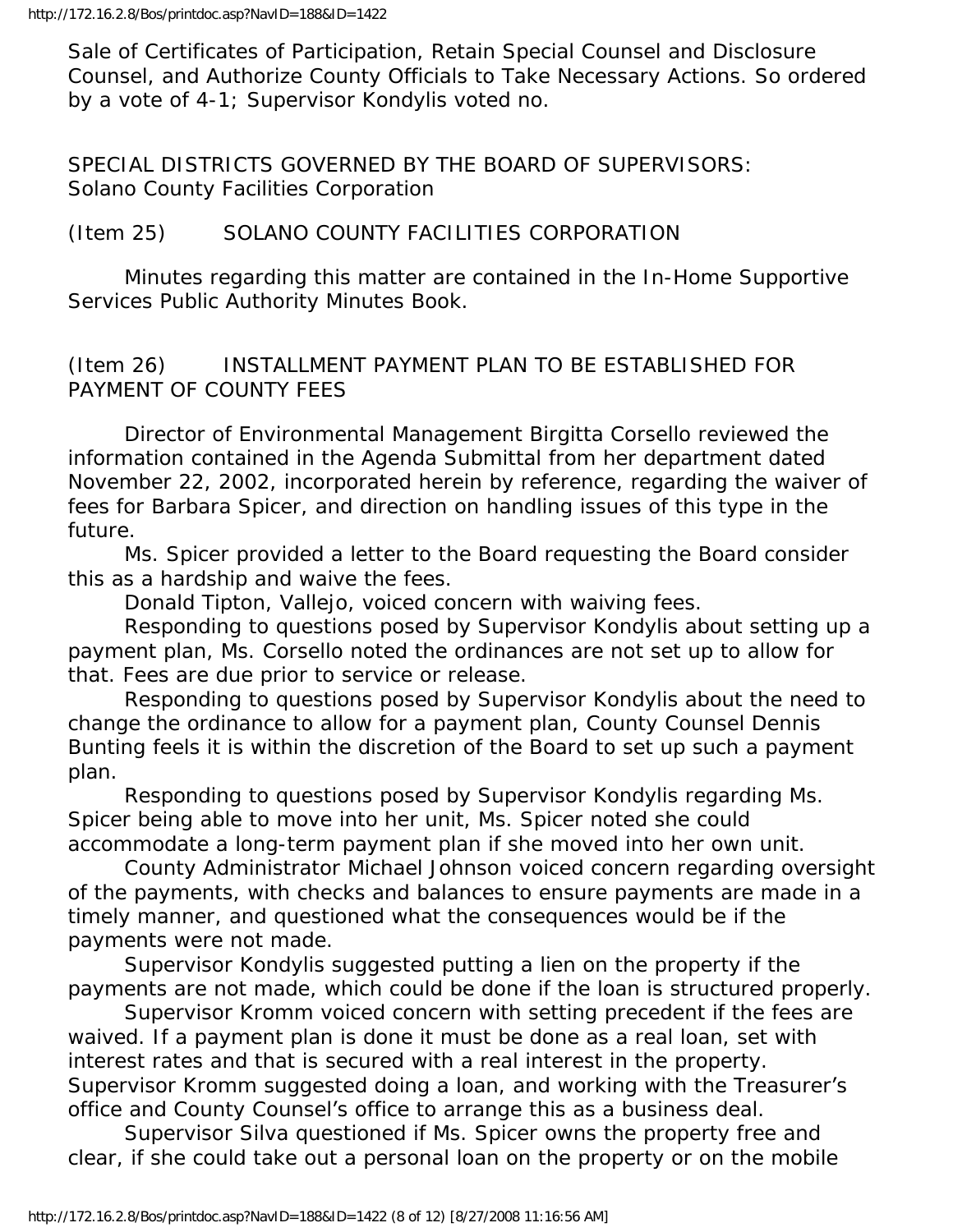home, and if there is an income stream expected on the second mobile home that is on the property. Supervisor Silva further questioned if the loan could be placed as a recorded lien and placed on the taxes for the property. If this is done as a loan it needs to be set up as a contract with payments to begin within 60 days of occupancy.

 Supervisor Kromm asked Ms. Spicer if she could pay a five-year loan, including some interest and administration costs in the neighborhood of \$2,000 per year, Ms. Spicer feels she could pay that amount.

 Ms. Corsello reiterated the fees owing the County are \$5,651, and that the school district fees of \$2,316 have to be addressed with the school board.

 Supervisor Thomson voiced concern that the Board is setting a precedent for someone else to come along and violate our laws and ordinances. The Board may have to foreclose on some properties and put people out on the street.

 Mr. Johnson suggested not tying a loan to the taxes, since the penalties for late payments are very high as dictated by statute.

Chairman Carroll noted administration charges should be reasonable.

 Supervisor Kondylis noted that if the Board does nothing it will have the same effect as a foreclosure. By structuring loans with lien capabilities it will help get people into permanent housing, and will help keep the taxpayers from picking up the slack. Ordinance changes for specific cases such as this are worthwhile.

 Supervisor Kromm suggested adding a maximum dollar loan amount to the ordinance changes, and some way to define hardship.

 On motion of Chairman Carroll and seconded by Supervisor Kondylis, the Board acted to approve the establishment of an installment or payment plan for fees utilizing a legal document for cases that are financial hardships, requiring the creation of an enforceable contract by County Counsel outlining the timeframes for repayment, consideration and establishment of administrative costs for the additional work/services received by the taxpayer, and a modification to the County's financial records to allow for tracking. (As noted in alternative 3 of the report.) So ordered by a vote of 5-0.

ADJOURN - This portion of the meeting of the Board of Supervisors adjourned at 11:25 a.m. to reconvene this day at a Special Meeting of the Board of Supervisors and the Solano County Fair Board of Directors, Satellite Wagering Facility, Solano County Fairgrounds, Vallejo.

# JOINT SESSION WITH THE SOLANO COUNTY FAIR BOARD

RECONVENE - The Board reconvened in a joint session with the Solano County Fair Board of Directors on this day at 1:15 p.m. at the Solano County Fairgrounds. Chairman Carroll opened the meeting. Board of Supervisors members, Fair Board members, and key staff were introduced.

(Point 4) OVERVIEW OF THE 2002 SOLANO COUNTY FAIR, RECEIVED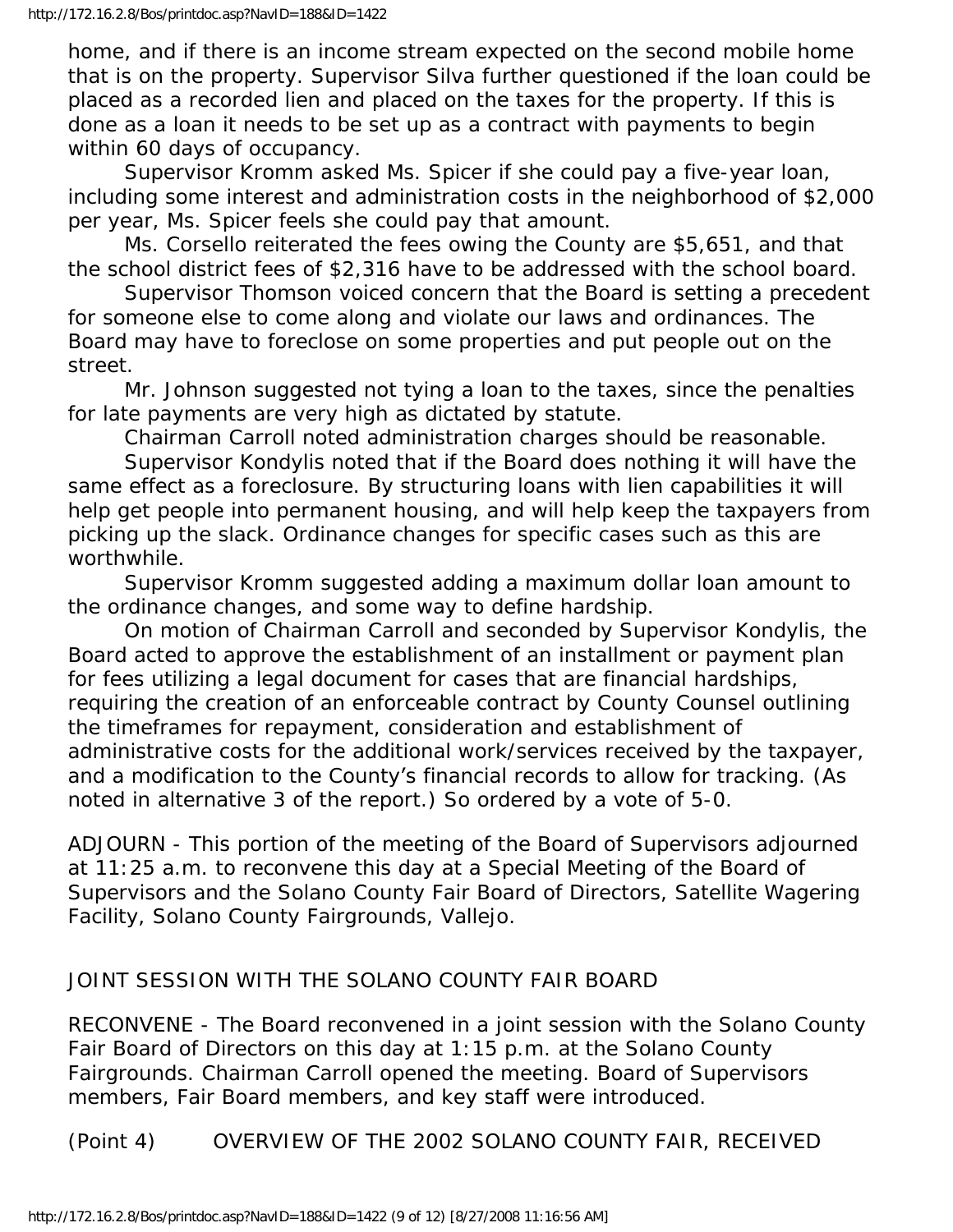Fair Director Kim Myrman reviewed a visual presentation of an overview of the 2002 Solano County Fair results, a hard copy is incorporated herein by reference, beginning with the total revenue, the total expenses, revenue comparisons of 2000, 2001 and 2002, expense comparisons, attendance comparisons, and demographic profile by age.

 Responding to questions posed by Supervisor Kromm regarding added security concerns with younger visitors, Ms. Myrman discussed the targeted audience with the entertainment, increased security, and the balance of activities to attract young people and to ensure the appropriate safety factors are in place.

 Ms. Myrman continued to review the demographic profile of ethnic background and responded to questions posed by Supervisor Kromm regarding the variety of entertainment that was targeted to specific groups, Ms. Myrman noted that targeting was done in the past and discussed further development of that strategy.

Ms. Myrman continued to review the length of stay, value for the dollar, staff friendliness, overall experience, and also included a copy of an article written by Mayrene Bates titled "Changing my mind about county fairs" that resulted from the extensive schools outreach program. Ms. Myrman outlined the school outreach program that educates the children about the importance of agriculture in a fun and dynamic way, while rewarding them by bringing their projects to the fair, and plans for the 2003 program.

A ten-minute clip of the television features that were shown on every major Bay Area television station was shown.

(Point 5) 2003 SOLANO COUNTY FAIR ASSOCIATION BUDGET, APPROVED

 Fair Director Kim Myrman reviewed the information contained in the Agenda Submittal from her department dated October 22, 2002, incorporated herein by reference, regarding the 2002 Fair Budget, but noted there was an error in the budget and presented an amended budget. Ms. Myrman also discussed the master plan improvements that are planned for 2003.

 There was a brief discussion regarding horseracing continuing at the fair, track safety improvements, and possible impacts of the State Budget on capital improvements at the track.

 On motion of Director Don Heinitz and seconded by Director Cyndy Gill, the Fair Board of Directors acted to accept the amended budget. Motion passed by unanimous vote.

 On motion of Supervisor Kondylis and seconded by Supervisor Silva, the Board acted to approve the amended 2003 Solano County Fair Association Budget. So ordered by a vote of 5-0.

 Donald Tipton, Vallejo, commended the fair for partnering up with other organizations, the many improvements to the fair and the financial stability of the fair.

(Point 6) DEVELOPMENT AND ISSUANCE OF A REQUEST FOR QUALIFICATIONS FOR A MASTER DEVELOPER, APPROVED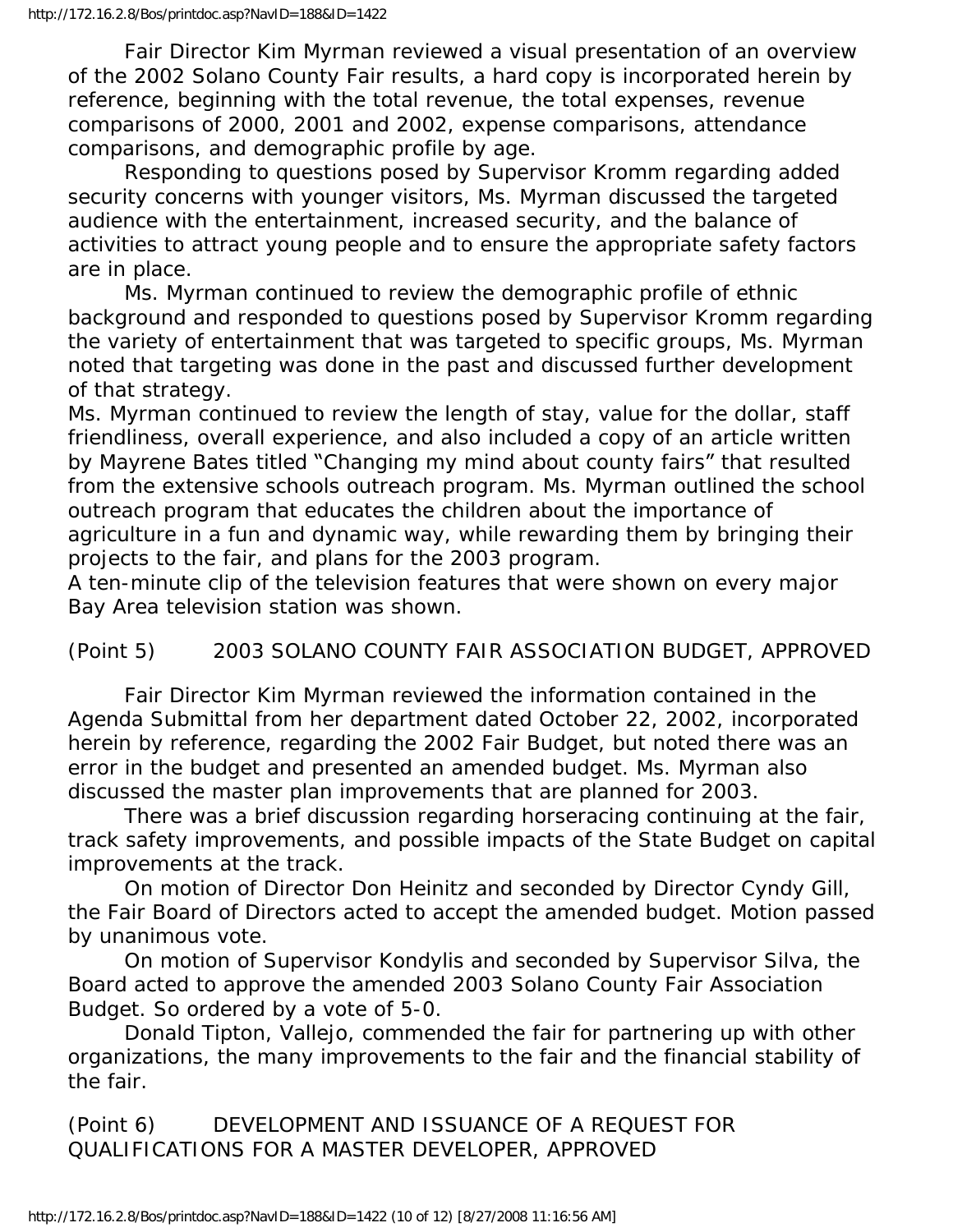Fair Director Kim Myrman reviewed the information contained in the Agenda Submittal from her department dated October 22, 2002, incorporated herein by reference, regarding the Development and issuance of a Request for Qualifications (RFQ) for a Master Developer to develop a Master Plan for the fairground property. Ms. Myrman reviewed concept plans and timelines for the project.

 Responding to questions posed by Supervisor Kromm regarding the opinion of the City of Vallejo, and with City staff assisting with writing the RFQ, Councilman Jerry Davis noted goal of the City Council is to achieve better land use for the fairgrounds property, and commended the Fair Board for the steps that are being taken to do that, and that the City of Vallejo is enthusiastic in participating and cooperating with the future plans for the fairgrounds. The City of Vallejo would welcome the opportunity to assist in any way.

 On motion of Supervisor Kondylis and seconded by Supervisor Silva, the Board acted to approve the Development and issuance of a Request for Qualifications for a Master Developer. So ordered by a vote of 5-0.

## (Point 7) AUDIT OF THE SOLANO COUNTY FAIR FOR THE YEAR ENDED DECEMBER 31, 2001, APPROVED

 The Board was provided with an Agenda Submittal from the Auditor-Controller's Office dated October 22, 2002, incorporated herein by reference, regarding the audit for year ended December 31, 2001 of the Solano County Fair.

 Tess Lapira, Auditor-Controller's Office, submitted an amendment to the audit as described in a memorandum from her department dated October 21, 2002, incorporated herein by reference, making corrections for Item C. Operating income/(loss). Ms. Lapira noted these corrections do not impact the balance sheet, income statement, and statement of cash flow.

 Responding to questions posed by Supervisor Kromm regarding reportable conditions, Ms. Lapira noted there were two new reportable conditions in this audit that have been addressed, and that three of the five conditions from the previous audit have been remedied.

 Ms. Myrman outlined the two reportable conditions, and the steps that were taken to remedy these conditions.

 Responding to questions posed by Supervisor Kromm regarding the difficulty in separating out operating and net incomes in the operating statements, Ms. Lapira noted the format should be changed next year to clarify the incomes and better represent the report.

 On motion of Director Cyndy Gill and seconded by Director Pat Moreira, the Fair Board of Directors acted to accept the audit as amended, so ordered by unanimous vote.

 On motion of Supervisor Thomson and seconded by Supervisor Kromm, the Board acted to approve the audit of the Solano County Fair for the year ended December 31, 2001 and to accepted the amendment to the report. So ordered by a vote of 5-0.